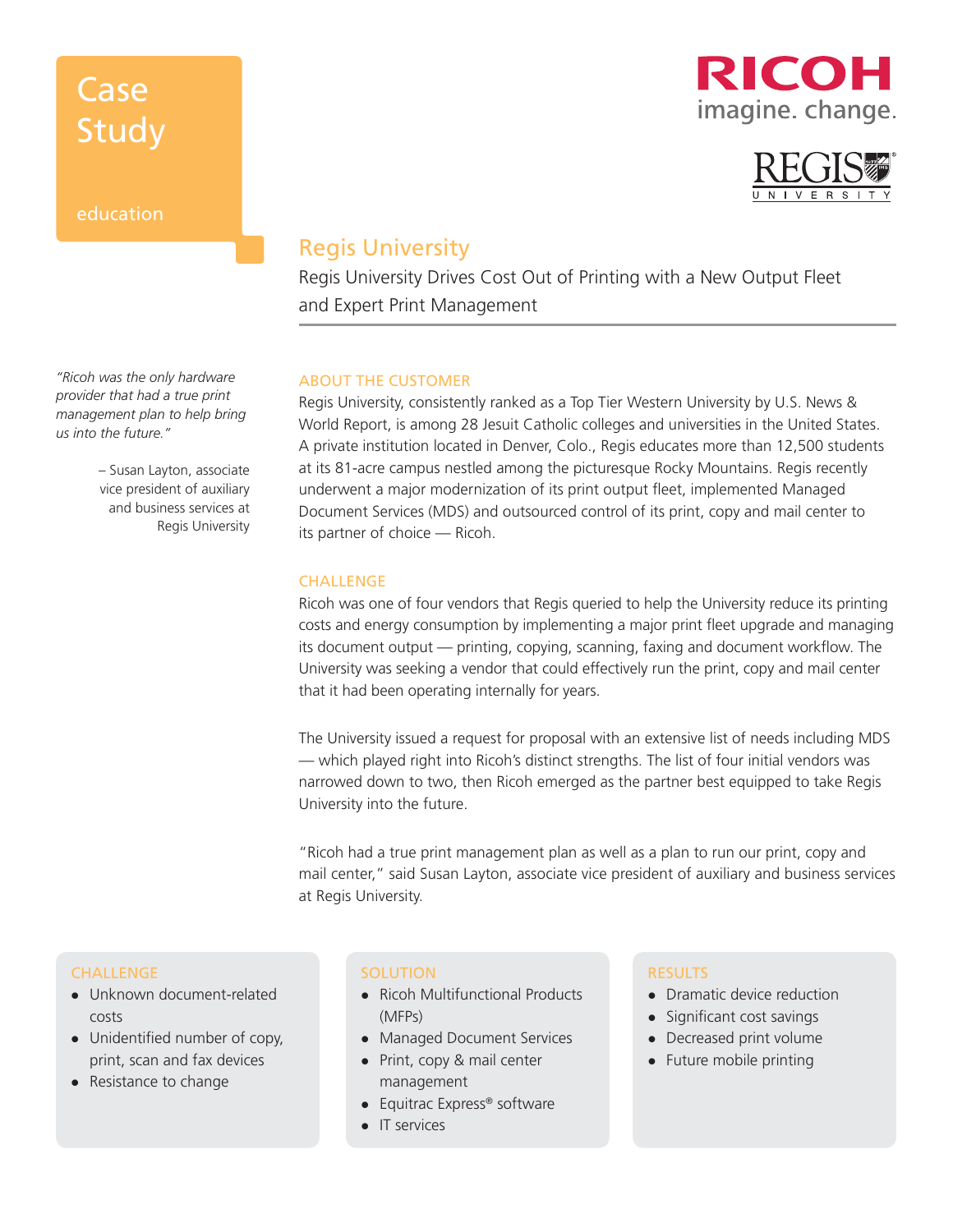### RICOH imagine. change.



#### **SOLUTION**

Change is often met with resistance. Well aware of its initial detractors among some Regis staff and faculty, Ricoh went beyond University officials' expectations to alleviate fears that Ricoh's presence and technology would displace existing IT or copy and print center staff.

Ricoh built a bridge with faculty and administrative staff moving into the new "green" Clarke Hall, sitting down with each department to explain the functionality of the new MFP technology and entertain requests for additional needs.

"In many ways, Ricoh has become a partner to Regis. We feel like they have become Regis," said Layton.

The first year of implementation began with Ricoh taking over management of the University's print, copy and mail center. This successful endeavor was followed by a phased rollout of new color Ricoh MFPs and print management across the campus. Ricoh took over managing the service and supplies for the desktop devices in the buildings that were not included as part of the early rollout. This helped Regis contain costs for consumables in the interim as well as keep its finger on how many devices were still in the field.

Some who were part of the early rollout expressed initial doubt, especially concerning document confidentiality — protection inherent with their individual desktop systems. Ricoh alleviated these concerns by enabling the MFP locked print feature that secures jobs until a user authenticates and prints them or deletes them.

Prior to the upgrade, Regis thought it had a grasp on its printing expenditures. After all, the University managed its own print center and its IT staff was in charge of servicing its MFP devices across the campus. The University staff didn't realize the sheer volume of devices it had.

Following a two-day analysis of print center operations and a full accounting and mapping of all devices at the North Denver campus, Ricoh uncovered thousands of devices onsite — composed of dozens of different brands and more than 100 different models as well as a mix of desktop inkjet devices and MFPs.

"At first, some of our people would run Ricoh out of their offices because they were afraid they were going to take their inkjet printers away," said Layton. "There was initial turmoil that we had to deal with."

In fact, the staff members who moved into the University's brand new Clarke Hall building were forbidden to take any outside devices into the facility. A green building that was designed and constructed to LEED® Silver standards, Clarke Hall was the first facility to undergo a complete metamorphosis with all new energy-saving Ricoh MFPs and full-blown print management. This facility served as the model for converting all the other University buildings.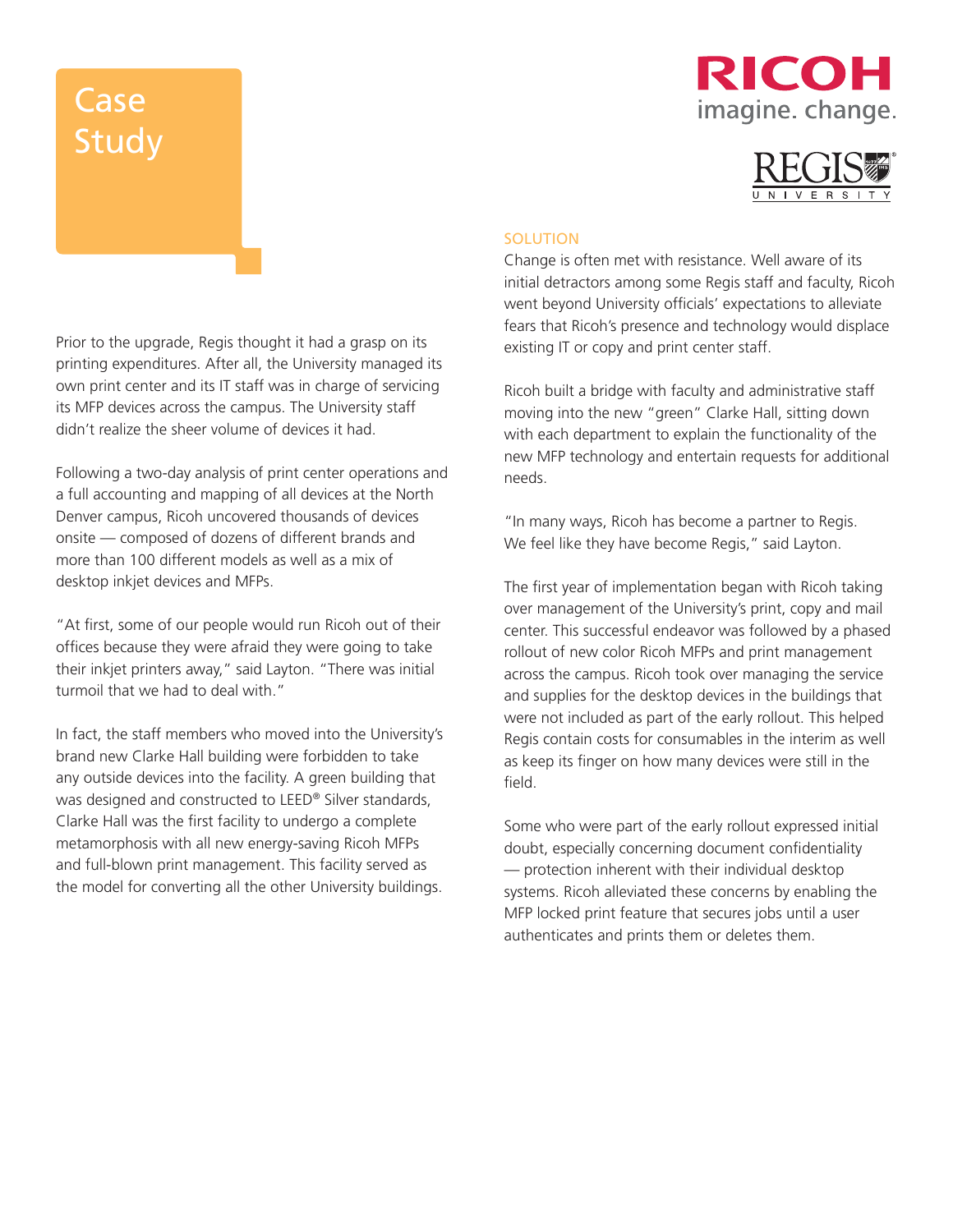## RICOH imagine. change.



#### **RESULTS**

Despite initial resistance to change, Ricoh and Regis' Auxiliary and Business Services have won over University students, faculty and staff alike. The students are thrilled that they can now print color at multiple locations on campus, as well as make copies on MFPs within their print quotas — a feature not previously available on campus. The ability to print color, scan and fax from one MFP has even turned staff and faculty naysayers into believers.

"In the beginning, I'd walk into a meeting and people would say 'you're not taking my printer'," said Layton. "Now when I walk into a meeting, I'm greeted warmly."

Ricoh holds weekly progress meetings with Layton, using a Computer-aided design document to track every open item and provide status updates until each item is closed. Furthermore, new printer requests are discussed — the result of developing a form that staff and faculty must submit before any new device enters a building. Quarterly business reviews are conducted to assess the program's overall progress.

Beyond the dramatic reduction in device count, Regis has also seen significant cost savings now that its fully functioning print management program is in place. During its first full year of implementation (FY 2012), Regis realized an overall cost savings of \$166,000 and its print volume has decreased by almost 40 percent.

"Regis would not have achieved this print management program as quickly as we did without Ricoh's help," said Erich Delcamp, director, infrastructure and operations for Regis University. "It was more than their technology and services. They helped get our internal stakeholders on board as well."

In total, Ricoh installed 45 MFPs throughout the phased rollout. There are still a number of older inactive competitive MFPs that will remain in storage until the lease contract expires in 2014. Training on the Ricoh MFP systems has been conducted Universitywide and the staff is now up to speed on all the features — including color capabilities, duplex printing and scan-to-email. Additionally, RightFax server technology has been added, replacing the University's analog fax system and need for stand-alone devices.

Equitrac Express® print management software specifically designed for educational institutions was rolled out to track output across the entire University. The system is currently used for tracking the allotment of student print quotas and chargebacks to specific University budgets for faculty and staff usage. Next, Equitrac's rules-based, print behavioral modification features will be implemented in an attempt to further reduce the University's output and costs.

"Equitrac has already reduced our printing — both color and black and white — and we haven't even turned on the bells and whistles yet," said Layton. "Now that people know how much it will cost to print, it has already resulted in some behavior modification."

Additional Ricoh staff was brought on site to support MDS and manage the Equitrac software. IT services have recently been added to monitor and troubleshoot the University's networked print servers, taking the burden off of University IT staff.